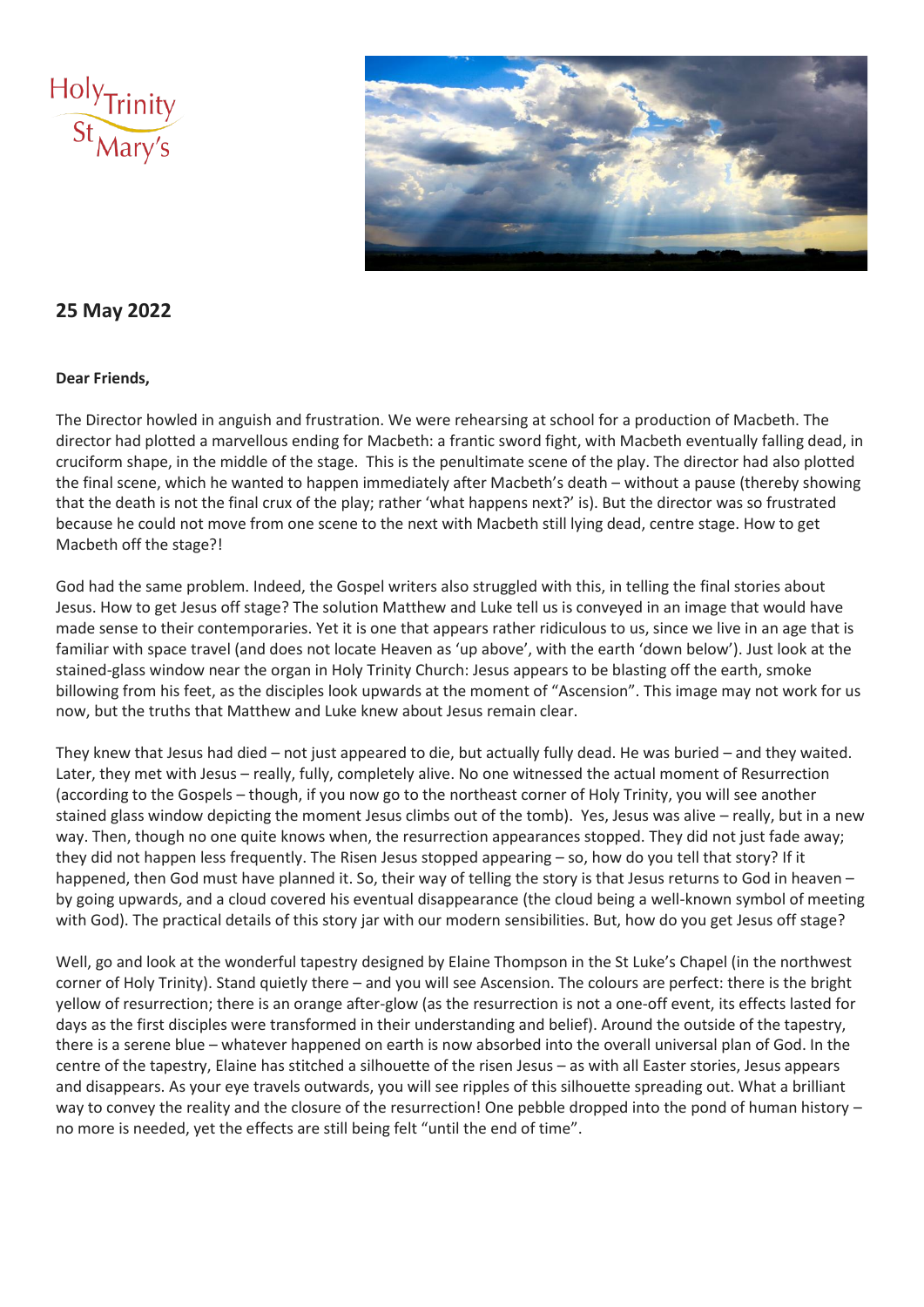Yet, Elaine has captured one more truth (which is associated with Pentecost, in 10 days' time, and is the final aspect of Ascension). The ever-expanding silhouettes seem to fade outwards – AND also to move towards you, the viewer. Ascension/Pentecost is both a moment of departure and arrival. The risen Jesus leaves the earth finally; God's spirit comes to us, through the experience of knowing the living, dying, rising Lord.

At last, Jesus is taken off stage. But God is with us always, even to the end of time.

**Robert**

#### **HALF TERM**

Please note that the parish office will be opening at reduced hours next week and closed for the Platinum Jubilee bank holiday (Thursday & Friday).

If you need to visit the office, please email comms@holytrinityguildford.org.uk to arrange a convenient time to pop in.

Thank you.

# Sunday Worship . 29th May 2022

### **HOLY TRINITY**

**10am Sung Eucharist Sermon by Tom Pote** Ephesians 1.15-23; Acts 1.1-11; Luke 24.44-53

## **6pm Evening Prayer**

Preacher Jonathan Hedgecock

CLICK ON THE TITLE OF THE **SERVICE FOR LINKS TO ZOOM AND YOUTUBE** 

**INSTRUCTIONS CAN BE FOUND HERE** 

## **ST MARY'S**

**8am BCP Holy Communion** Led by Tom Pote

10:30am Morning Worship **Led by Ben Cahill-Nicolls Ephesians 1.15-23:** Acts 1.1-11; Luke 24.44-53

Midweek Holy Communion . Wednesdays . 12 noon (except the 2nd Wednesday of the month)

**SERVICE SHEETS FOR ALL SERVICES CAN BE FOUND ONLINE HERE** 

Daily Morning Prayer on Zoom 8.30am (9.30 Saturday)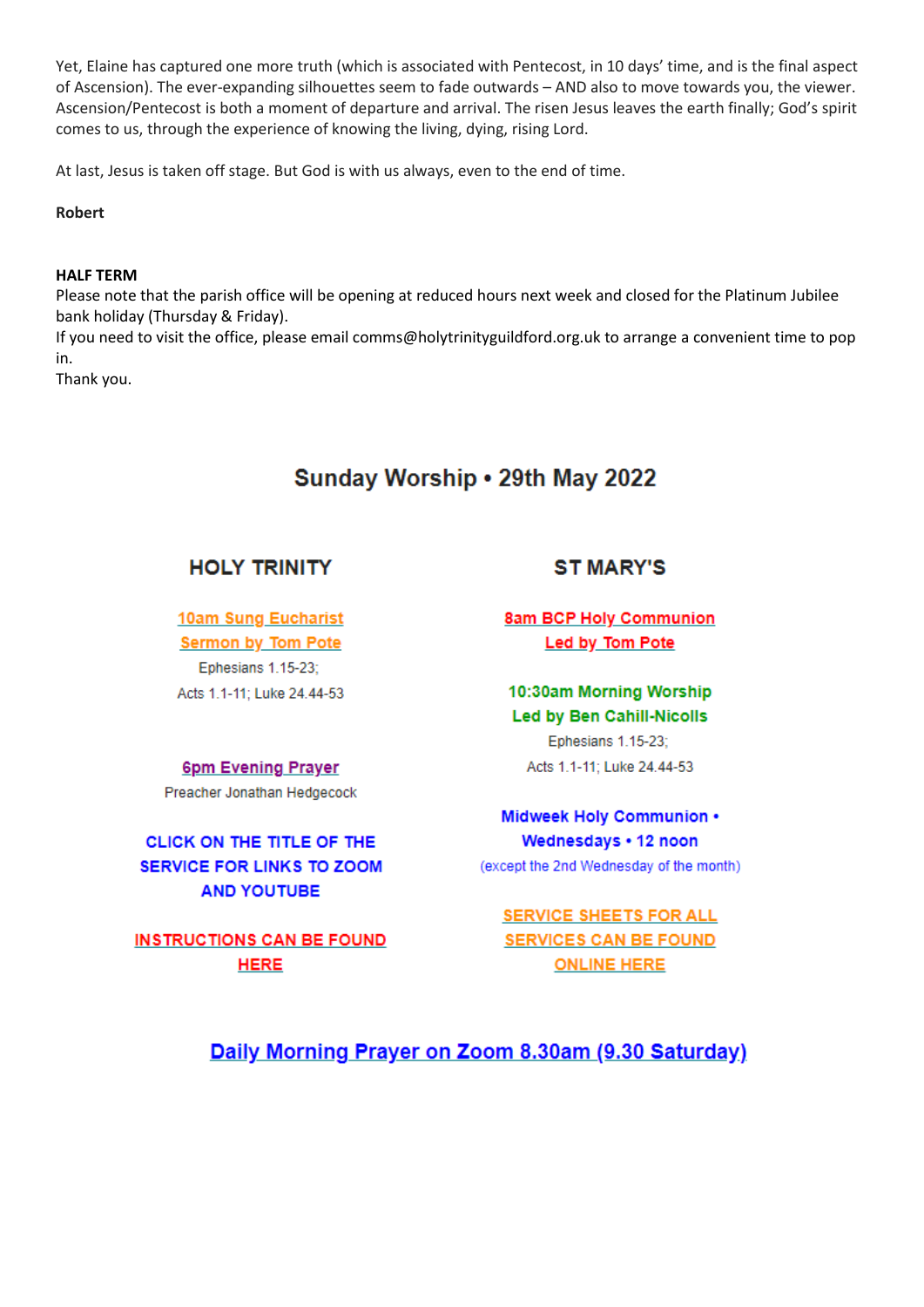### **Notices, Events and Reminders!**

#### **6th Pewley Meadows habitat talk Saturday 28th May @ 10am**

Join Jonathan Mitchell, to find out about our local nesting Skylarks and find out more about plans and progress with the Meadows.

At 10:30 the group will walk up to Pewley Down in search of wildlife we hope to attract to the Meadows, particularly the recently emerged Small Blue butterflies and our very special Man Orchids.

Feel free to join and leave at any point. And do bring coffee, tea or refreshments if you wish. Meet on the path from Warren Road to Pewley Down by the "tin shed paddock gate" at 10am

#### **Practical Aspects of Spirituality St Mary's Church, Quarry Street, Guildford from 09.20 to 12.30 on Saturday 11 June.**

These stand-alone Saturday morning sessions are open to all who want to take their spiritual lives deeper.

On 11 June the Revd Camilla White has chosen 'Love bade me welcome' as the title of her session. In this workshop we will consider the nature and meaning of hospitality in the Bible and Christian tradition. We will then reflect on the many practical ways how we might both offer and receive hospitality today.

The emphasis is on the word 'practical' with the aim that participants leave each session with some tips and tools that they can put into practice straight away.

To reserve a place, email – rjfox@btinternet.com

#### **REMINDERS!!**

**Tomorrow evening -** join together with congregations from across Guildford at St. Nicolas' Church for an Ascension Day service starting at 8pm.

The Orthodox Christian Community will be coming together on Sunday **29th May** at St Mary's Church at 1pm.

**Trinity Club** will be held on the **31 May 2022** from 10.30am - 12 noon at St Mary's Church. Fr. Constantine Litvinenko will present a Brief history and Modern Practice of the Orthodox Church with discussion afterwards.

Don't forget to sign up for our Come and Sing Platinum Jubilee Evensong taking place on the **5th June.**

The Grafham Art Group have an Art Exhibition at Guildford Cathedral, running from **17th May - 19th June** at Guildford Cathedral.

**Volunteers are still needed for Chit Chat! Please do click here for more information and contact Jane or Susan if you can volunteer some time.**